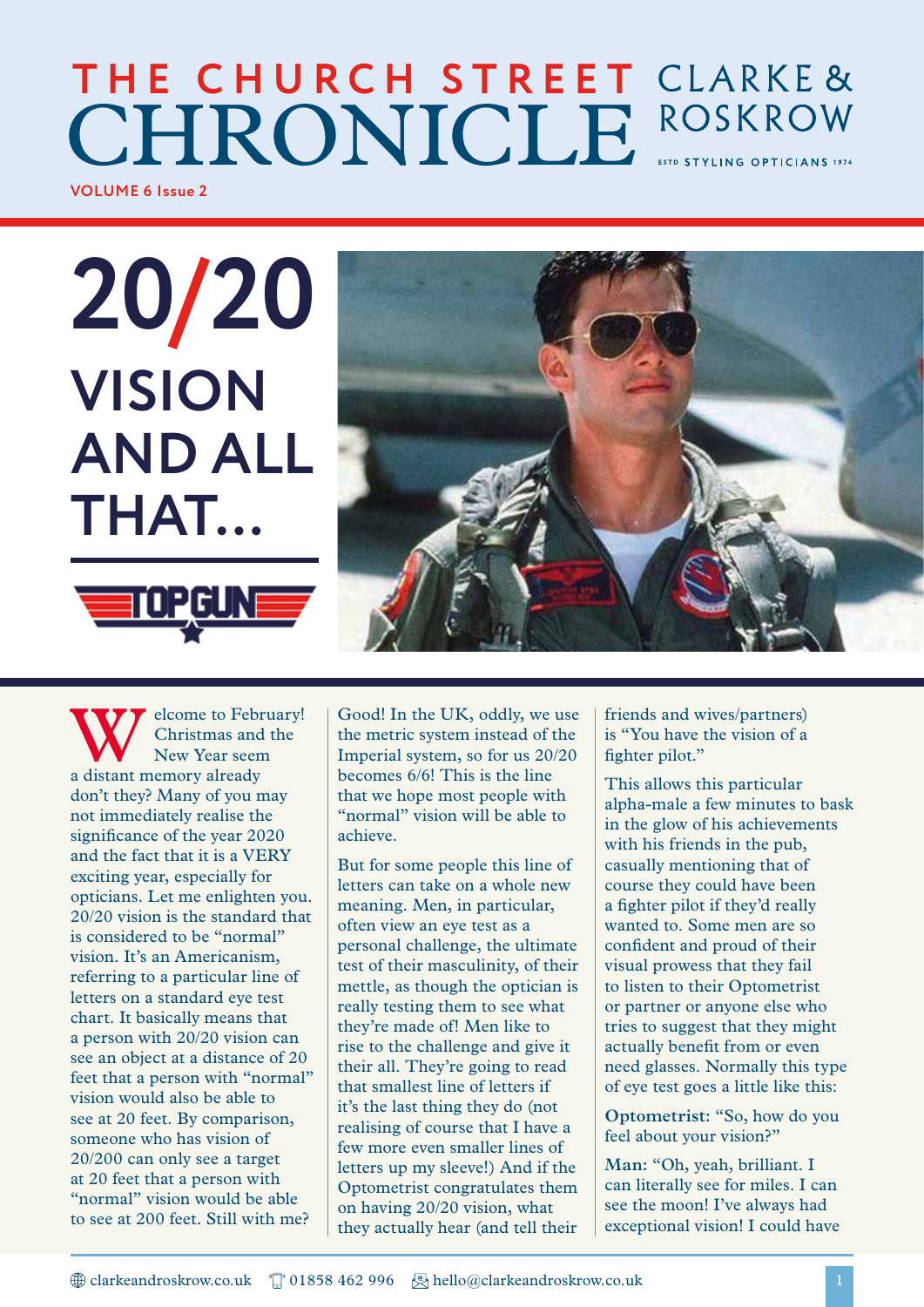# **GLASSES AMNESTY SUCCESS!**

# **POOR GLASSES AFFECT ELECTION OUTCOME?**

s an Optometrist I have a keen<br>
eye for eyewear; it's often the<br>
first thing I'll notice about<br>
someone I meet for the first time **eye for eyewear; it's often the first thing I'll notice about someone I meet for the first time. Occupational habit I guess, but actually noticing someone's choice of eyewear is probably not all that unusual given that your glasses are right there, front and centre, on full view for all to see. And, naturally, I'm a firm believer that your choice of eyewear is an important extension of your personality, helping you to project a particular look or style for the occasion. Your choice of eyewear speaks volumes about you.** 

**Amassive Thank You to everyone who<br>responded to our Lord Kitchener<br>"Glasses Amnesty" promotion in<br>Lanuary and brought in unwanted glasses responded to our Lord Kitchener "Glasses Amnesty" promotion in January, and brought in unwanted glasses for Vision Aid Overseas. By the middle of the second week we'd already packed-up three boxes full of unwanted specs, so by the end of the month I'm sure we'll have donated a whole lot more. Vision Aid Overseas has been helping some of the world's poorest people see clearly for over 30 years. Up until 2010, your unwanted glasses were shipped to some of the poorest countries around the globe and donated to people in desperate need of vision correction. The World Health Organisation (WHO) decided that this was perhaps not the best way to establish sustainable eyecare services in these areas of the world, and so it was decided** 



eyewear. I watched the entire Season 3 of The Crown on Netflix over Christmas. In episode 2



**that recycling unwanted glasses for the metal and plastic components could generate sufficient revenue to establish sustainable eyecare services in the countries that need these essential services most. So thank you again for your generosity; your unwanted glasses will be making a lifechanging difference to someone somewhere in the world right now. For more information about VAO click on the link from our website at www.clarkeandroskrow.co.uk.**



been a fighter pilot you know, if hadn't been for my dodgy knees! I'm only here really to keep the wife happy."

> Take for example the soon-to-be former leader of the Labour Party Jeremy Corbyn. He had social media platforms in meltdown after his appearances on the head-to-head TV debates in the runup to the election. Was it because of his party's vague stance on Brexit? His difficulty tackling anti-Semitism within his party-ranks? Or maybe even his pledge to plant 2 billion trees by the year 2040? Nope. It was none of these challenges that had the "Twittersphere" in meltdown, it was his ill-fitting eyewear! Viewers were left mesmerised and distracted by Mr Corbyn's wonky glasses, and the fact that they kept slipping down his nose. It's curious that when the country is facing some of its greatest challenges, both domestically and internationally, it's actually the Labour leader's eyewear that's making headline news. For all the wrong reasons! For the benefit of political balance, Mr Johnson doesn't wear glasses (or at least not in public!) but he has had many of his own "style" gaffes in the past; remember the build-up to the 2012 Olympics and Boris dangling from a highrope in a harness, resplendent in hard-hat and waving his Union Jack flags? Comedy gold! But it's not just political leaders wearing poor **IT'S CURIOUS THAT WHEN THE COUNTRY IS FACING SOME OF ITS GREATEST CHALLENGES… IT'S ACTUALLY THE LABOUR LEADER'S EYEWEAR THAT'S MAKING HEADLINE NEWS.** (yes, I made a mental note of it specifically for this piece!) we meet US President L B Johnson; he's seen presiding over some meeting or other, reading through important papers, but all I can take in is the fact that his glasses are a terrible fit! The sides are too short for his head (the actor who plays LBJ, Clancy Brown, is HUGE (he plays the prison guard Captain Hadley in the Shawshank Redemption who takes Andy Dufresne (Tim Robbins) under his wing)) so consequently the sides (or arms as you might call them) don't even reach his ears causing the frame to be tilted forwards at a jaunty angle! For me and any selfrespecting Dispensing Optician these things are really frustrating and annoying!\*

**Optometrist:** "Ok, that all sounds really good. Can you try reading that line of letters on the chart opposite for me?"

**Man (squinting):** "What chart?"

As I write this newsletter, the optical journals and periodicals are awash with the hope that the year 2020 will be a watershed moment, that it will convince the good people of the UK and the wider world to invest in an eye test and look after their eye health (which of course is

important). Personally, I fear that the year on the calendar won't be enough to change anyone's behaviour, so just to be on the safe side I'll continue to write this newsletter every month or so to encourage you to think about your eyes, your eye health and your eyewear a bit more frequently.

Just for the record though, I am all for Optometrists promoting the importance of regular eye exams because far too many people neglect their vision and eye health. And when you think that 50% of all vision loss is preventable it's even more of a "no brainer" to have your eyes examined regularly. As

a practice, we promote healthy eyes and vision through these pages, our Eye Health Talks with local award-winning Consultant Ophthalmologist Theo Empeslidis, our fundraising for Vision Aid Overseas, Guide Dogs and VISTA, and we've made significant investment in state-of-the-art hospital standard diagnostic equipment, all with the aim of reducing unnecessary sight-loss.

So, if you're reading this article and recognise the "fighter pilot" in your life, maybe this should be the year we really put them to the test! And no, being able to see the moon isn't really an indicator of how good your vision is!